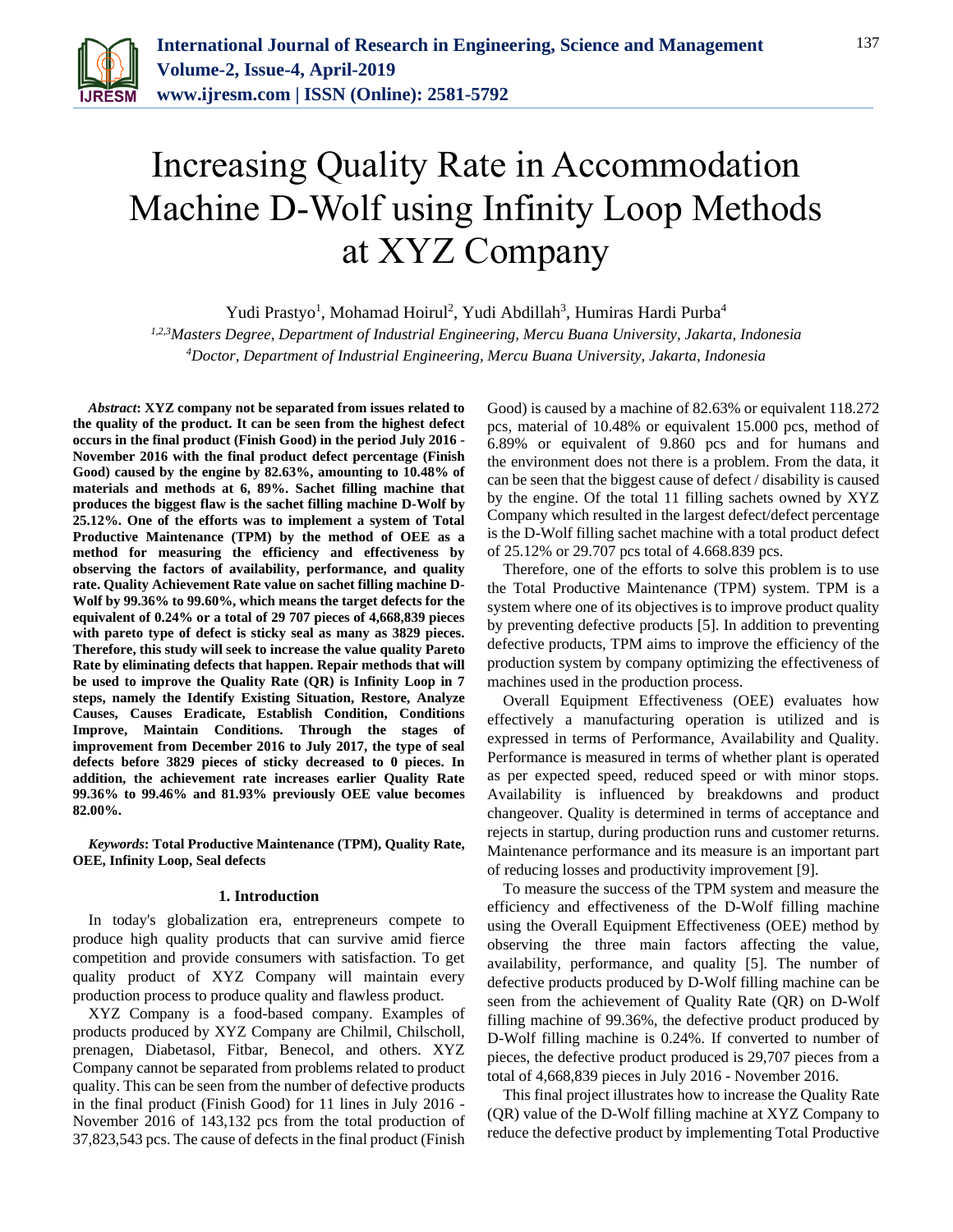

Maintenance (TPM) and improvements to defective types using Infinity Loop (The Figure of Eight Method) in it. Infinity loop is one of the improvement tools in TPM used to solve defective products consisting of 7 steps in which the repairs will be performed after the process of return of the machine under standard conditions. And this method will continue to produce "zero defect". The principle of infinity loop method is not much different from DELTA (eight steps seven tools) [2], which differ only after the repair is done after the machine returns the standard condition. This is done because the engine has experienced a great deal of improvement from year to year regardless of the initial state of the machine first. Total Productive Maintenance (TPM) technique has been used by various organisations for business performance [10]. Significant research has been conducted for various sectors and used for improving equipment effectiveness, eliminating breakdowns, reducing costs and promoting autonomous maintenance [11].

#### **2. Literature review**

Early maintenance / maintenance is done because the equipment or machine is damaged or not working, which is called maintenance of damage. In 1970, a concern Company of Total Productive Maintenance (TPM), which is a concern Company of continuous improvement and has proven effective [3], developed by JIPM (Japanese Institute for Plant Maintenance). Maintenance is a combination of any action taken to store the item in or to fix it until a condition is accepted. The purpose of the maintenance or maintenance, among others [1]:

- To extend the useful life of an asset i.e. every part of the workplace, its buildings and its contents.
- To ensure the availability of Company minimum installed equipment for production and maximum return on investment.
- Ensure that human security is in such a way.
- Ensure the readiness of the operation of all care is required in emergency situations at all times [1].

### *A. Types of maintenance are*

The planned maintenance is organized and carried out with forward thinking, control and record keeping according to the designated plan. The planned maintenance consists of 3 types:

- *Preventive Maintenance:* Preventive Maintenance is a maintenance carried out at predetermined time intervals or against other criteria described and aimed at reducing the possibility of other parts that do not meet acceCompanyable conditions.
- *Corrective Maintenance:* Corrective Maintenance is a maintenance repair done to repair a section including the preparation and repair of the machine that has ceased to measure the Companied condition.
- *Predictive Management:* Predictive maintenance is a precautionary maintenance designed to prevent the

failure of a machine / equipment and be carried out by checking the machines at regular intervals and predetermined, subsequent further repairs depending on what was encountered during the inspection. [1]

#### *B. Unplanned maintenance (Unplanned maintenance)*

Unplanned maintenance is only one type of maintenance thatis an emergency maintenance is the maintenance done immediately when the machine fails to be detected before. Total Productive Maintenance (TPM) is a method for maintaining productive machinery / equipment. The increase in the use of industrial machinery is done through more maintenance to ensure the sustainability of production resources by measurement methodology is OEE [6]. The TPM has 8 pillars, which work to build a TPM system where eight pillars have their respective tasks and work together [1].

Total Productive Maintenance needs to consider how to maximize equipment effectiveness throughout its entire life using robust processes, safety culture, long term view and participation and motivation of the entire work force [12]. Body of knowledge shows TPM implementation reduces unexpected machine breakdowns for improving OEE [13]. OEE is the method used as a metric in the TPM application to ensure the equipment is ideal by eliminating the major loss of eight major equipment losses. This OEE measurement is based on the three major ratio sizes, Availability, Performance Rate, Quality Rate (QR) [6].

The formula for measuring availability is:

$$
Availableility Rate = \frac{loading time - Downtime}{loading time} \times 100
$$

The formula for measuring availability is:

**Performance Rate =**

\n**Standard cycle time x Processes**

\n
$$
X 100
$$

\n**Definition hours**

The formula for measuring performance is:

**Quality Rate =** 
$$
\frac{Proceed \; units - Defect \; units}{Proceed \; units} \quad X \; 100
$$

 $OEE =$  Avability Rate x Performance Rate x Quality Rate

One step of improvement to increase OEE value is to use the Infinity loop method which is a method of improvement introduced by Japanese TPM consultant JIPM (Japan Institute for Maintenance Plant). The advantages of infinity loop method compared to the method that has been done so far at XYZ Company is the 8-step method used for QCC (Circle Control Quality) is an important point in the infinity loop in the second step is to restore the engine condition which must be returned to initial conditions refers to QM-Matrix [3]. While 8 steps if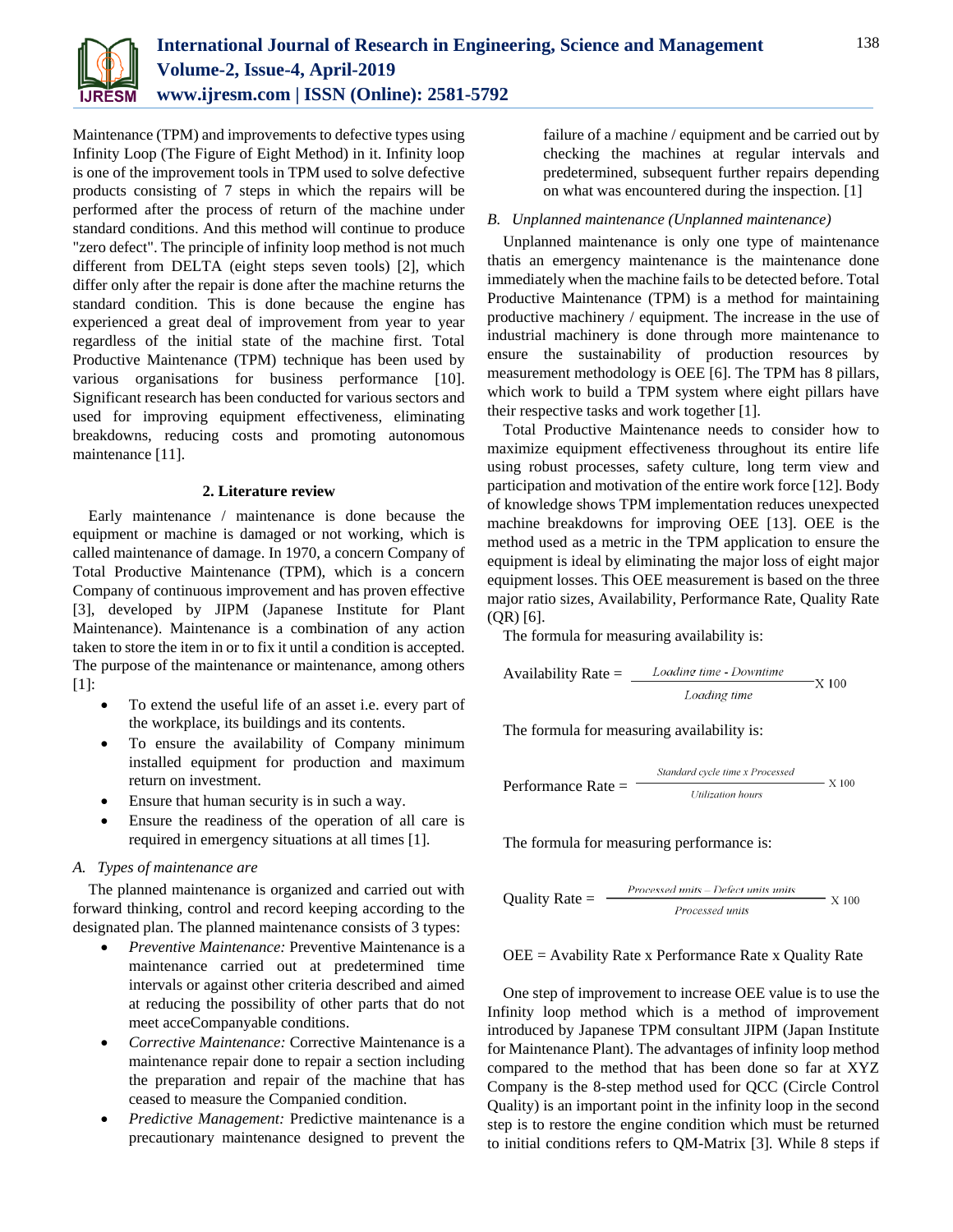

there is a direct problem done continuous improvement. The first of these losses, breakdown, is the most obvious when it occurs. Immediate efforts will be applied to fix the problem but attention to solve the cause is also essential to prevent reoccurrence. A less obvious but equally likely cause of lost availability is set-up and adjustment losses.

These occur during the period between making the last good piece of one batch to the first good piece of the next. When the actual speed of a machine is lower than its designed speed can cause significant losses. Loss also occurs through the production of defective items. This may be due to sporadic incidents and also during the start-up of a process until it becomes stable [14]. The infrared loop of steps looks like the number 8 which means the measures will continue if at the time of monitoring the defective product repeats again to get a "zero defect". Although 8 steps are not sustainable [2].



Fig. 1. Methodology of flowchart research methodology

Quality Assurance runs a quality system, monitors the product and evaluates it from the product. And one of the goals of a critical evaluation program to improve the effectiveness, cost saving, efficiency, and sustainability of EHDI (Early Hearing Detection and Intervention) is a program to detect the detection of an abnormal condition and quickly provide feedback from the problem [8]. "The usual problem arises when we do not qualify activities on important work or do quality activities on unimportant jobs, the key is doing quality activities on important jobs" [7]. Here are some quality control

tools which will also be used as research analysis tools.

- Check sheet
- Problem separator (Stratification)
- Histogram
- Pareto diagram (Pareto Diagram)
- Fish bone diagram
- Scatter Diagram (Scatter Diagram)
- Map Control (control chart)

Of the above quality control tools are highly recommended and should be implemented for each manufacturing industry of many functions in order to facilitate the analysis phase [6].

### **3. Processing and results**

#### *A. Availability Rate, Performance Rate, Quality Score, OEE*

OEE's achievement for D-Wolf sachet filling machine from July 2016 to November 2016 was 81.93% and was unable to reach 85.00% target. One factor is the achievement of Quality Score (QR) on the D-Wolf filling machine of 99.36% with a target of 99.60% until there is a gap of 0.24% which means the defective product produced by D-Wolf filling machine is from 0.24% or equivalent to 29,707 production volume of 4,668,839 pieces.

#### *B. Identify existing situation*

At this stage the main thing to do is identify the highest defect type on the D-Wolf filling sachet machine, mapping the defects and flow process to the D-Wolf filling sachet machine and make QM-Matrix a matrix containing important points and procedures which have been standardized from the side of the machine, materials, methods, humans, environments based on the type of defective occurring and process on the machine. The first type of disability is the QC inspection (Quality Control) with a total of 18196 pcs or 61.25%. However this type of defect will not be a priority in the study because the QC check is a product recruitment conducted by the Quality Control team that analyzes the quality of the product but according to the management decision of XYZ Company, this QC check should still be counted and put in broken product category though it is not a defective product. Genba then went to the field on January 21, 2017 until January 24, 2017 and from Genba's results to the field there were six non-standard check items that were:

- The front and rear jaw states are polymer combs attached to the front & rear jaws that should not be dirty / clean.
- The front and back jaws of backbone or chips that should not be damaged.
- Cross jaw front temperature for products weighing below 200 grams is 162 OC - 165 OC which should be 150 OC - 160 OC.
- Back jaw temperature for products weighing below 200 grams is 158 OC - 161 OC which should be 150 OC - 160 OC.
- The discharge of the front and back of the jaw is not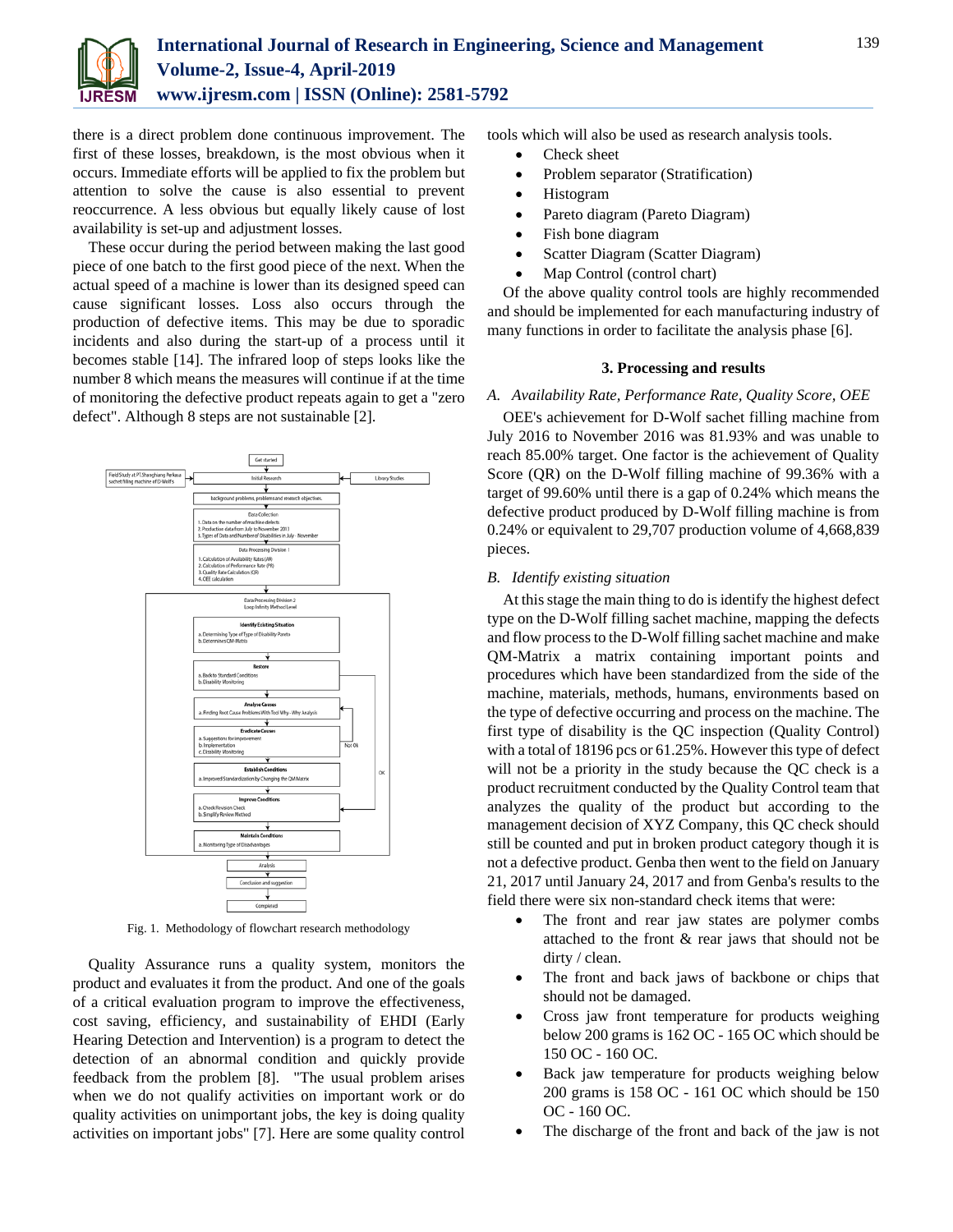

performed periodically.

 The operator does not do some things from the set procedures.

## *C. Restore*

This recovery level is to restore the machine to a standard state. Six non-standard-time discoveries to the field were returned according to the standards that existed on February 3, 2017. From the monitoring results after the restoration in February, data showed that the type of defective seal attached still occurred in February 2017 of 367 pcs, but fell to pareto -3 compared to data from July 2016 - November 2016 which became to pareto -1.

Things to do are:

• Cross jaw front & back condition there is polyroll residue attached to cross jaw front & back which should be condition is not dirty / clean.



Fig. 2. Front and rear condition before and after repair

 The front and back jaws of backbone or chips that should not be damaged. Action: replace foam.



Fig. 3. Condition of foam before and after repair

- Temperature cross jaw front for products weighing below 200 grams is 162 OC - 165 OC which should be 150 OC - 160 OC. Action: returns the temperature to the standard.
- Temperature cross jaw back for products weighing below 200 grams is 158 OC - 161 OC which should be 150 OC - 160 OC. Action: returns the temperature to the standard.
- Cross jaw front & back clearance is not done periodically, per-batch. Action: cleaning is performed periodically every batch.

# *D. Analyze Causes*

The cause of analyzing the phase is to find the main cause which causes the type of defect to be valid where the process of recovery was previously performed [4]. The results obtained in the second genre still have check items that still do not conform to the cross-standard front & back side there is a polyol sticking side that should be clean or not dirty with the root of the problem:

- The cleaning brush material is too hard and not soft that causes the teflon layer to erode.
- The cleaning interval per batch or every 20 minutes causes teflon coating to erode.
- The front and back cross jaw is not the center that causes the inner layer of polyol, i.e. LLDPE out and is attached to the front of the jaw and back.
- There is no way to validate the front and back of the cross jaw that leads to the jaw front and centerless.

## *E. Eradicate Causes*

This level is the level of improvement based on the root cause of the problem that has been found. Improvements made in March 2017, action plans used using the  $5W + 2H$  method (What, Why, Who, Where, When, How and How Many). The corrective measures are:

 The main plan for the root of the first problem is that the toothbrush is too hard and not soft that causes the teflon coating eroded to replace the type of teflon brush with the softer material of the previously used brush material is the steel material and replaced with a brush as hardness is less than steel which means softer. For the second improvement is the re-layer of the Teflon layer in front of the jaw & back as the teflon layer in the jaw is lost. Coating is done by machine vendor.



Fig. 4. Brush condition before and after repair

- The mitigation plan for the root cause of the batch or every cleaning interval for 20 minutes which causes teflon coating to erode is to extend the release time of the front and back of the jaw of the cross. Before cleaning done each group or 20 minutes once a week (start of production). Because the result of removal causes where before every 20 minutes / each batch becomes per 480 minutes / per shift the result is a seal attached to 0 PC. After that step increases the interval of clearing time to widening from each shift to once in a week (early withdrawal) and the result of a sealing seal impairment is still outdated.
- Plans for a third root problem that crawls front and back is not the center that causes the inner layer of polyol, i.e. LLDPE to come out and attach to the front of the jaw and the back of the jaw to the middle position.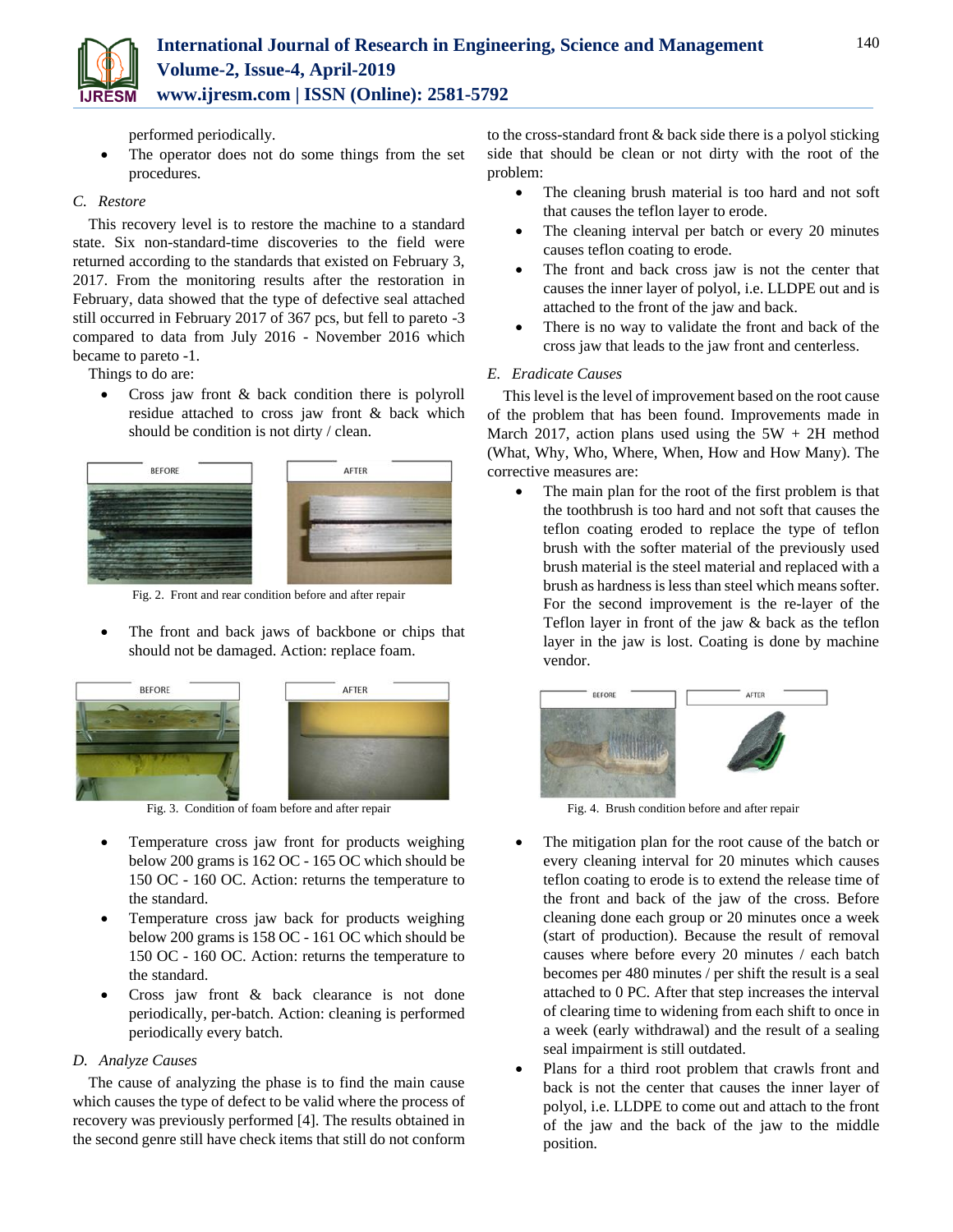



Fig. 5. Front and rear front jaw center and not center

 The operating plan for the root of the fourth problem is that there is no way to verify the front of the jaw and the rear position that causes the front and back jaws to be centerless. The result of the discussion with the machine vendor is not a measurement method to determine whether the front and back of the jaw front is either center or not.

Then the reaction steps performed were to create a method to verify the setting of the front and rear crossing of the jaw position by using a carbon paper layer. This carbon layer is prolonged by the jaw cross so carbon ink will be printed on the second paper layer. The front & rear jaw is said to be centered if the carbon ink printed on the paper layer has the same thickness. This method is visually measured.



Fig. 6. Results confirm the position of the front and back jaws

## *F. Establish conditions*

After improvements to the cause causes and the monitoring of the results is no longer a defective seal attached, the next step is to revise QM-Matrix by adding new revision item after repair. Then there are four check items added in QM-Matrix namely:

- Teflon layer in front and back of the jaw cross
- Center jaw front & rear
- Clean the face of the jaws & the back
- Confirm the result of fixing the jaw & back jaw

## *G. Improve Conditions*

This level is to make improvements to existing inspection methods [4], i.e. by minimizing the review intervals to facilitate the inspection of the operators who perform. Of the four extra regular check-ups that can be done is the increased jaw front & back by reducing the cleaning process that was previously performed every shift to a week.

## *H. Maintain conditions*

The level to maintain the condition is to monitor only the defective tendency after improvement, i.e. reducing the front & rear jaw cleansing process before shifting every week. And as a result, in May - June 2017, the type of defective sealing seal is no longer occurring i.e. 0 pieces.

# *I. Quality Score and OEE After Repair*

After the increase in the sealed seal, there was an increase in the value of Gross Value previously in July 2016 - November 2016 by 99.36% to 99.46%. Additionally, it also affects the overall value of Overall Equipment Efficiency (OEE), which is 81.93% up to 82.00%.

| Table 1<br>Comparison of QR, OEE before and after repair |               |              |
|----------------------------------------------------------|---------------|--------------|
|                                                          | Before Repair | After Repair |
| <b>Quality Rate</b>                                      | 99,36%        | 99,46%       |
| <b>OEE</b>                                               | 81,93%        | 82,00%       |

## **4. Conclusion**

Here are some conclusions from the research that will be answered from the purpose of this study:

- 1. Overall equipment effectiveness (OEE) for D-Wolf soap filling machine in July 2016 - November 2016 is 81.93 %% with QR is 99.36%.
- 2. Pareto high defect in D-Wolf sachet filling machine in July 2016 - November 2016 check QC (Quality Control) with a total of 18196 pcs or 61.25% and pareto second defect is sticky seal with a total of 3,829 pcs or 12.89%. For the purpose of this final investigation, the focus on the second pareto's disability is to examine QC is the product taking by the Quality Supervisory team which functions to analyze the quality of the product but according to management decision of XYZ Company, check this QC should still be counted and included in the product category damaged although it is not a defective product.
- 3. The main reason for the problem that causes the type of disability to occur is:
	- a) The cleaning brush material is too hard and not soft that causes the teflon layer to erode.
	- b) The cleaning interval per batch or every 20 minutes causes teflon coating to erode.
	- c) The front and back cross jaw is not the center that causes the inner layer of polyol, i.e. LLDPE out and is attached to the front of the jaw and back.
	- d) There is no way to validate the front and back of the cross jaw that leads to the jaw front and centerless.
- 4. Improvements made to address the cause of the problem include:
	- a) The mitigation plan for the root of the first problem i.e. brushing material is too hard and not soft which causes the teflon layer to erode is to change the type of teflon brush with the softer material before the brush material